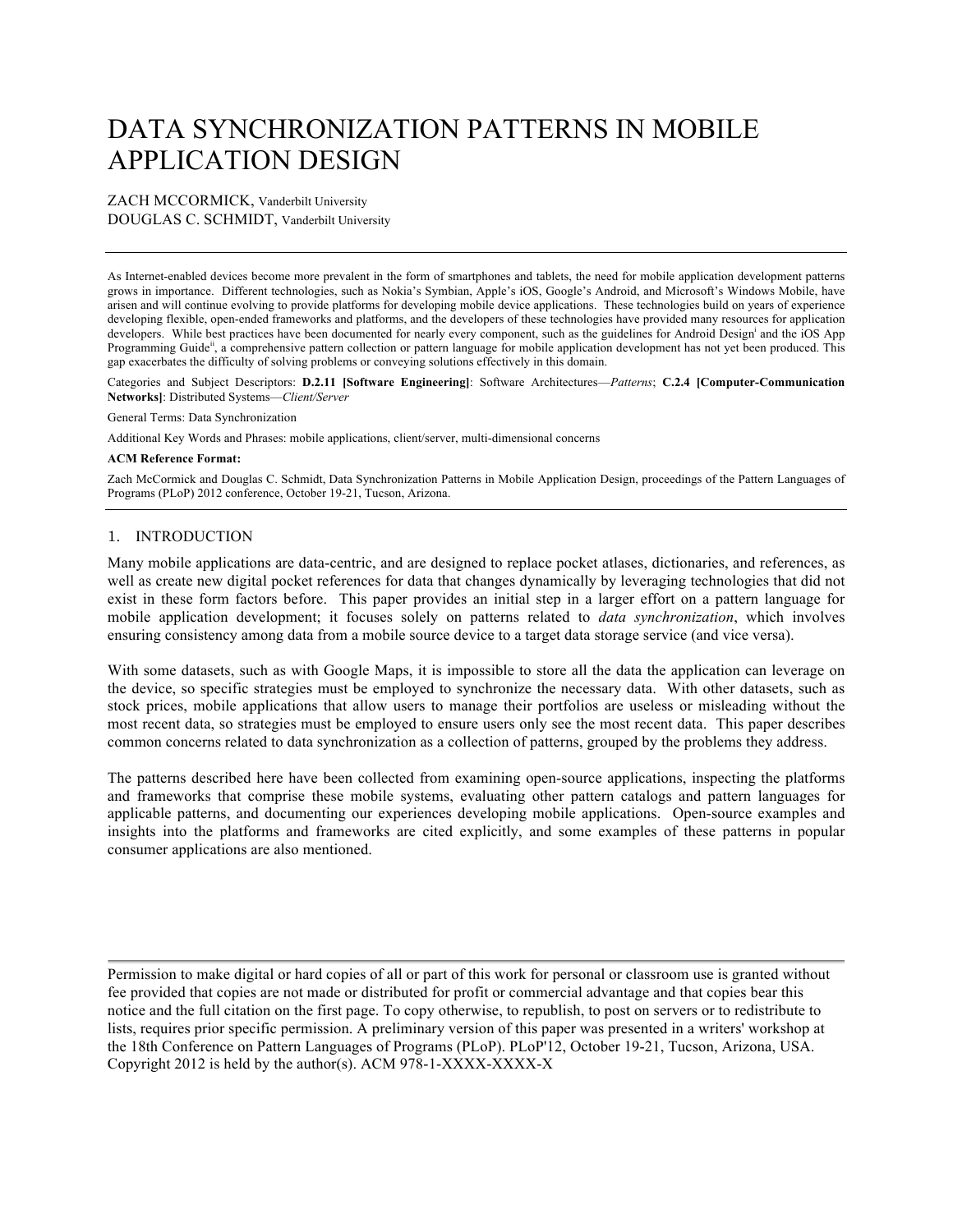#### 2. PATTERN FORMAT

The patterns presented here are documented using a variant of the Gang of Four and POSA pattern forms to reflect the types of patterns covered in this document. The following are the sections in our modified pattern form.

#### **Pattern Name**

## **Intent**

State the intent of the pattern

# **Problem**

State the problem(s) that this pattern works to solve

# **Applicability**

Constraints of the specific contexts that would elicit the use of this pattern

# **Visual Explanation**

A diagram or graphical representation explaining the pattern and a description of the interaction between the different elements of the pattern

# **Solution**

Explain how this pattern solves the problem considering the constraints of the context

# **Consequences**

Anything resulting from the use of the pattern aside from solving the given problem

# **Examples/Known Uses**

Explained examples of the problem and/or known uses of the pattern

# 3. DATA SYNCHRONIZATION MECHANISM PATTERNS

Data synchronization mechanism patterns address the question: "when should an application synchronize data between a device and a remote system (such as a cloud server)?" This problem is common—yet often overlooked in mobile application design, but there is no one-size-fits-all solution. Instead, mobile application developers must consider the constraints of many factors, including network availability, data freshness requirements, and user interface design.

The contexts eliciting the use of data synchronization mechanisms patterns can be considered from two perspectives: *uploading* and *downloading*. Uploading is the transfer of data from the mobile application to a remote system, whereas downloading is the transfer of data from the mobile application to the remote system. In both cases, the success or failure of the operation should be conveyed to the user either directly (with a notification or dialog), or indirectly (in a log or separate part of the application), with appropriate error information if a failure occurs.

Data synchronization mechanism patterns are often architectural patterns. An architectural pattern "expresses a fundamental structural organization schema for software systems. It provides a set of predefined subsystems, specifies their responsibilities, and includes rules and guidelines for organizing the relationships between them.<sup>5iii</sup> The following data synchronization mechanism patterns should therefore be viewed as structural organization schemas that address the question of when an application should synchronize data between a device and a remote system in a variety of different contexts.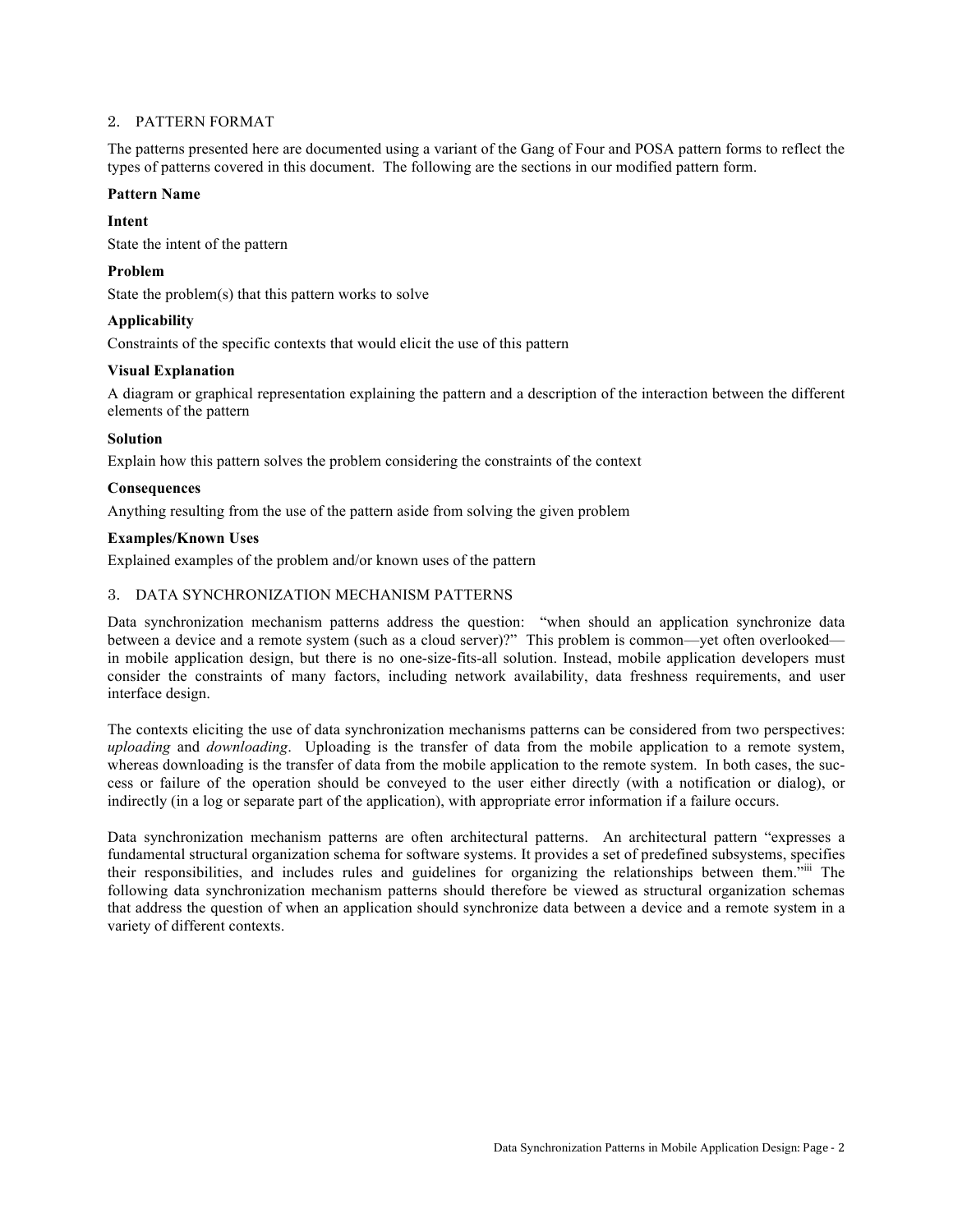#### 3.1 Asynchronous Data Synchronization

#### **Intent**

Manage a data synchronization event asynchronously and without blocking the user interface. Alternatively, allow a data synchronization event to occur independently of the user interface.

#### **Problem**

One benefit of using mobile applications is having quick access to data. Responsiveness and waiting time are two key elements that determine how quickly data can be accessed in a mobile environment. A non-responsive or slow-torespond application yields a poor user experience. Even if an application responds to user input quickly, however, a user will be frustrated if they must wait for significant periods of time for data to load. It is therefore important to ensure an application does not block when data synchronization occurs (or is attempted).

#### **Applicability**

The following are applicability considerations for asynchronous data synchronization from the uploading and downloading perspectives outlined at the beginning of Section 3:

#### *Uploading*

- The next state of the user interface or functionality of the application does not depend on the result of uploading data.
	- o For example, in an application that manages many online social media services, a "status update" can be initiated for a number of different services. These uploading operations can happen simultaneously and the user can continue to interact with the application (or other applications on a mobile device that supports multi-tasking) while the transfers are occurring since the state of the application does not depend on the results of the transfers.

#### *Downloading*

- While fresh data is preferred, the application can at least partially fulfill its functionality with stale data. This constraint entirely depends on the nature of the data.
	- o For example, a mobile application can manage the times, locations, and summaries of talks in a conference. When the user opens the application, it starts to download in the background any updates for the times and locations from a remote system. The nature of the data is such that fresh data (e.g., one of the talks has been rescheduled and this change is reflected on the remote system but not on the device) is preferred, but stale data can still be used (it is still useful to read the summaries and view the titles of the talks).
	- o Moreover, an application (such as an app that shows the menu for a restaurant) could have a dataset that rarely changes. It makes no sense to block the user interface for a synchronous download every time the application is opened. Rather, this download can be performed asynchronously from the user interface.

In some systems it may not be possible or desired to run a data transfer operation simultaneously with the user experience due to limited resources. This limitation was especially prevalent with older mobile devices, such as those running early versions of Symbian, which led to the development of the Active Object concurrency model within the Symbian  $OS.^{iv}$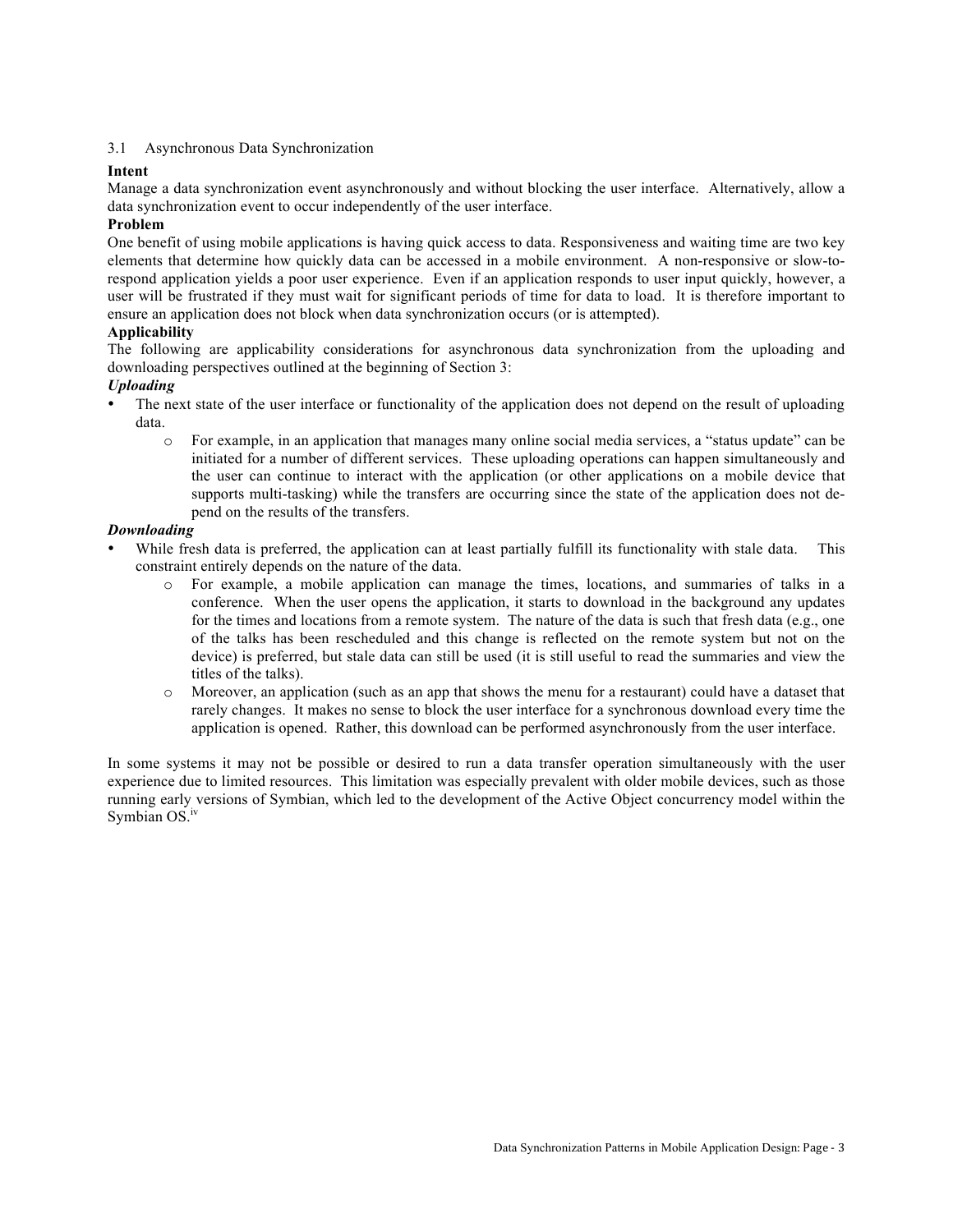#### **Visual Explanation**



The *Asynchronous Data Synchronization* pattern is a mechanism pattern, thus it may be best visualized as a series of states. When an application is "usable" (meaning the user can interact with the application) a synchronization event can be started. Rather than executing the synchronization event sequentially, however, the event is launched asynchronously and the application returns to a usable state immediately.

#### **Solution**

Initiate data transfer asynchronously via a trigger (such as a user action, a timer tick, an Android "intent"", or a push notification in iOS) and perform the transfer asynchronously. A notification mechanism (such as Android "toasts" or iOS "UIAlertViews<sup>vii</sup>") can be used to inform the user of the result of the data transfer. Likewise, a callback mechanism (such as an Android "intent" or a general callback function) can be used to inform the system when the data transfer completes.

#### **Consequences**

#### *Benefits*

- Availability of the application during data synchronization
	- $\circ$  The application is still usable during synchronization. Intuitively, the latest data will not be available, but for many situations, a user can interact with stale data while data synchronizes. In the case where the data is already up-to-date, user experience is not degraded by waiting on data to load.
- Background synchronization of data
	- o If the system triggers a synchronization event (e.g., via an Android "intent" or an iOS push notification) while the application is not in the foreground, the application can synchronize data in the background so it is conveniently up-to-date next time it opens.

#### *Liabilities*

- Inconsistencies stemming from concurrent access to a shared dataset
	- o What happens when the *Data Access Object* (a pattern defined as an object that abstracts and encapsulates all access to the data source<sup>viii</sup>, with the data source being some flavor of local storage in this context) is performing transactions on the dataset and the user is exposed to user interface components that are backed by elements of the same dataset? One solution is to perform the transfer asynchronously and perform any transactions synchronously. Rather than blocking the user interface for the transfer and the transactions in the local data source, therefore, do the (slower) transfer in the background and only block the user interface for the (faster) transactions.
- Data quantity charges unknown to the user
	- o What if an application is asynchronously transferring a large quantity of data without the user's knowledge via a pay-by-quantity radio connection? This issue is increasingly important, as many people using smartphones purchase plans limiting their data transfer to 2 or 4 GB per month, with overage charges after they reach their limit. A common solution (e.g., used by Apple's FaceTime app at the time this paper was written) is to disable application usage unless the user has Wi-Fi connectivity.
- Data quantity can congest the network
	- o What if many users are using high-bandwidth applications, such as videoconferencing applications or file-sharing applications in the same cell? This issue drives the development of next-generation networks to handle data usage by smartphones and smartphone applications. For instance, AT&T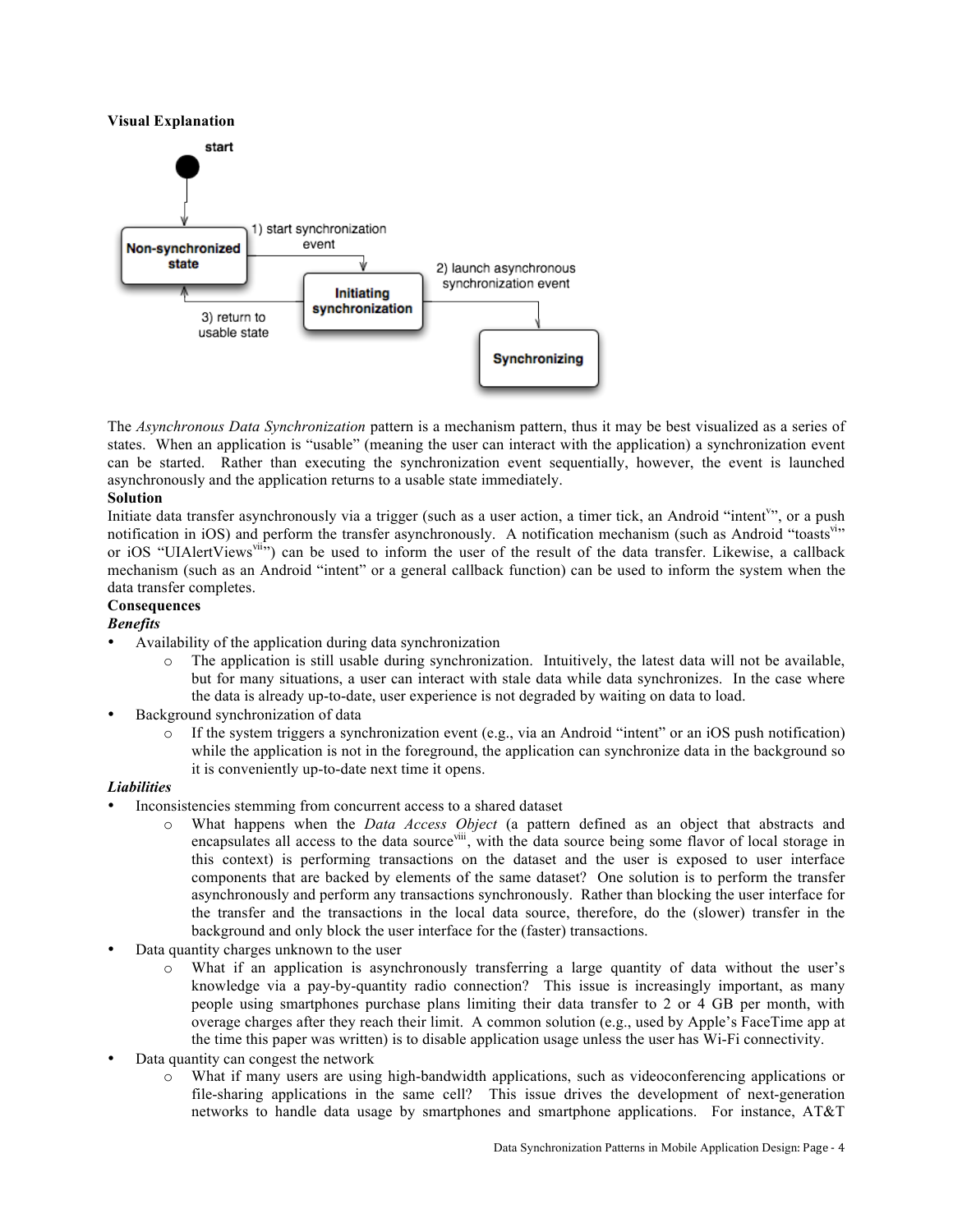suffered from network congestion after the release of the iPhone.<sup>ix</sup> The solution noted above regarding application restrictions on cell networks also applies to this liability.

# **Examples/Known Uses**

- Crash data for an application is collected on a remote system. Every time the application detects a crash, upload crash data asynchronously to a remote system.
- Usage statistics for an application are collected on a remote system once a week. A timer on the device ticks and the usage statistics are uploaded asynchronously.
- An application receives push notifications when a remote dataset is changed, and synchronizes the dataset on the device asynchronously.
- An application polls a remote system for updates on a given time interval. A timer on the device ticks and the data is synchronized asynchronously.
- Both Android and iOS have push notification systems built into the operating system (Android as of [check version number] and iOS as of [check version number]). They provide developers an online API to issue push notifications for their applications where the transactions are serviced through Google and Apple's infrastructures. By following the rules of these APIs, notifications can serve as the trigger for asynchronous updates in an application.
- The Facebook and Twitter applications for both Android and iOS allow users to access the applications while the data is being synchronized, thereby applying the pattern by using the opening of the application as the trigger.

3.2 Synchronous Data Synchronization

#### **Intent**

Manage a data synchronization event synchronously; blocking the user interface while it occurs.

#### **Problem**

Some mobile application systems rely on datasets that must be accurate in real time or have certain time constraints limiting usability of the data. Moreover, allowing users to work with stale datasets may hinder or eliminate productivity for these applications. Similarly, some mobile application systems may rely on the response for an action from a remote system before another action can be performed. To prevent an application from entering unknown, non-functional states, a developer must ensure an application blocks until data synchronization is complete (successfully or unsuccessfully).

# **Applicability**

- Fresh data is crucial to the functionality of the application.
	- o As mentioned in the introduction, an application that allows users to manage stock portfolios via online services must have fresh data for sensible functionality. If such an application employed an asynchronous synchronization of data between online services and devices, users may unknowingly be viewing stale data.
- The application cannot advance to the next state without knowing the result of a prior synchronization action.
	- o To extend the example outlined above, *Synchronous Data Synchronization* may be a necessary pattern from the perspective of an online service. If users place orders, it would be prudent to confirm the success or failure of purchases synchronously and make users wait, rather than submitting orders asynchronously and allowing users to submit more orders without knowing the result of previous ones. The transmissions could arrive out-of-order or be lost, leading to many new errors that could v arise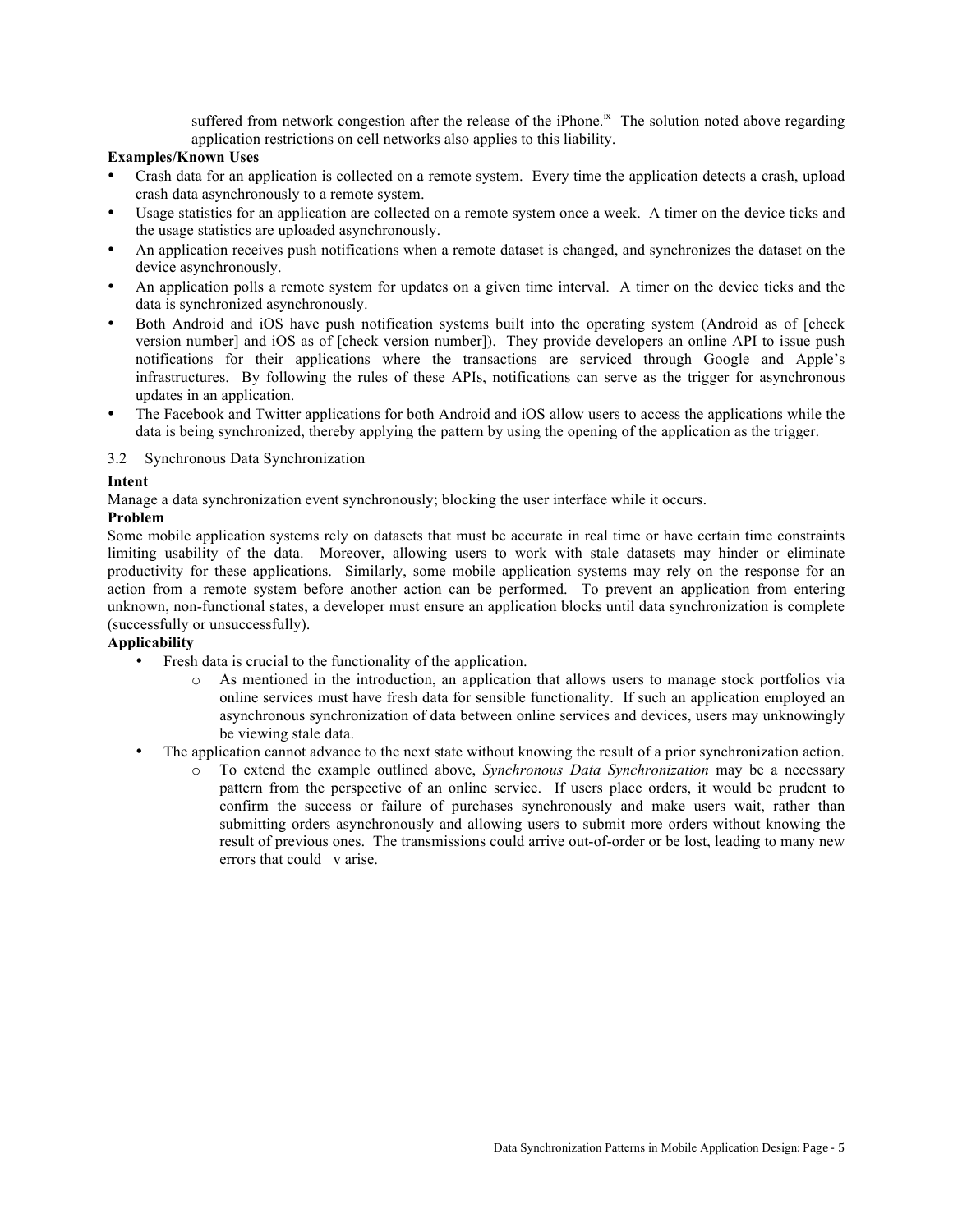## **Diagram/Structure**



The *Synchronous Data Synchronization* pattern is a mechanism pattern as well, thus we will visualize it as a series of states. When an application is in a usable state, a synchronization event can be started. The event is launched synchronously and executed in a sequential fashion, leaving the application in a waiting state until the synchronization is finished, whereupon it returns to the usable state.

#### **Solution**

Initiate data transfer via a trigger (such as a user action, timer tick, etc.) and perform the transfer synchronously. The application only proceeds to the next state when a result (positive or negative) is reached.

# **Consequences**

# *Benefits*

- The state of the mobile application system can be managed more easily
	- o Consider the difference between writing a simple multithreaded program and a simple single-threaded program. A single-threaded program executes its instructions in order and a state machine can easily be built from the code. A multi-threaded program can follow many paths of execution, thereby significantly increasing the number of states needed to build a state machine. By using the *Synchronous Data Synchronization* pattern, therefore, the extra states caused by asynchronous events can be eliminated.

# *Liabilities*

- User interface thread blocking
	- o As explained in the *Asynchronous Data Synchronization* pattern description, user experience suffers when user interface thread blocking occurs. If the synchronization of data occurs on the same thread as the user interface, blocking for a network call or a lengthy database operation could occur and the application may become unresponsive. It may be more practical to perform the transfer asynchronously on another thread, but treat it as a synchronous action in the application by using a loading dialog, thereby not blocking the user interface. This approach has the added advantage of allowing the option to cancel the synchronizing event.

# **Examples/Known Uses**

- A user presses a "submit" button to submit a work order to a digital maintenance system. A loading dialog is shown and the order is transmitted synchronously (the user is made to wait until a result is reached).
- A user opens an application to view the current stock of a warehouse. A loading dialog is shown and the dataset is downloaded synchronously before the application continues.
- A user opens a banking application and is prompted to enter his or her username and password. The user presses submit and the credentials are synchronously validated by the remote system before the application becomes usable.
- The Spotify application on BlackBerry, iPhone, and Android stores the date up to which the current account is paid, and on/after that day, synchronously checks the account status of the current account to update that date or alert the user that his or her account has expired.

# 4. DATA STORAGE AND AVAILABILITY PATTERNS

Data Storage and Availability patterns address the questions: "how much data should be stored?" and "how much data should be available without further transfer of data?" This question arises in both the design of mobile applications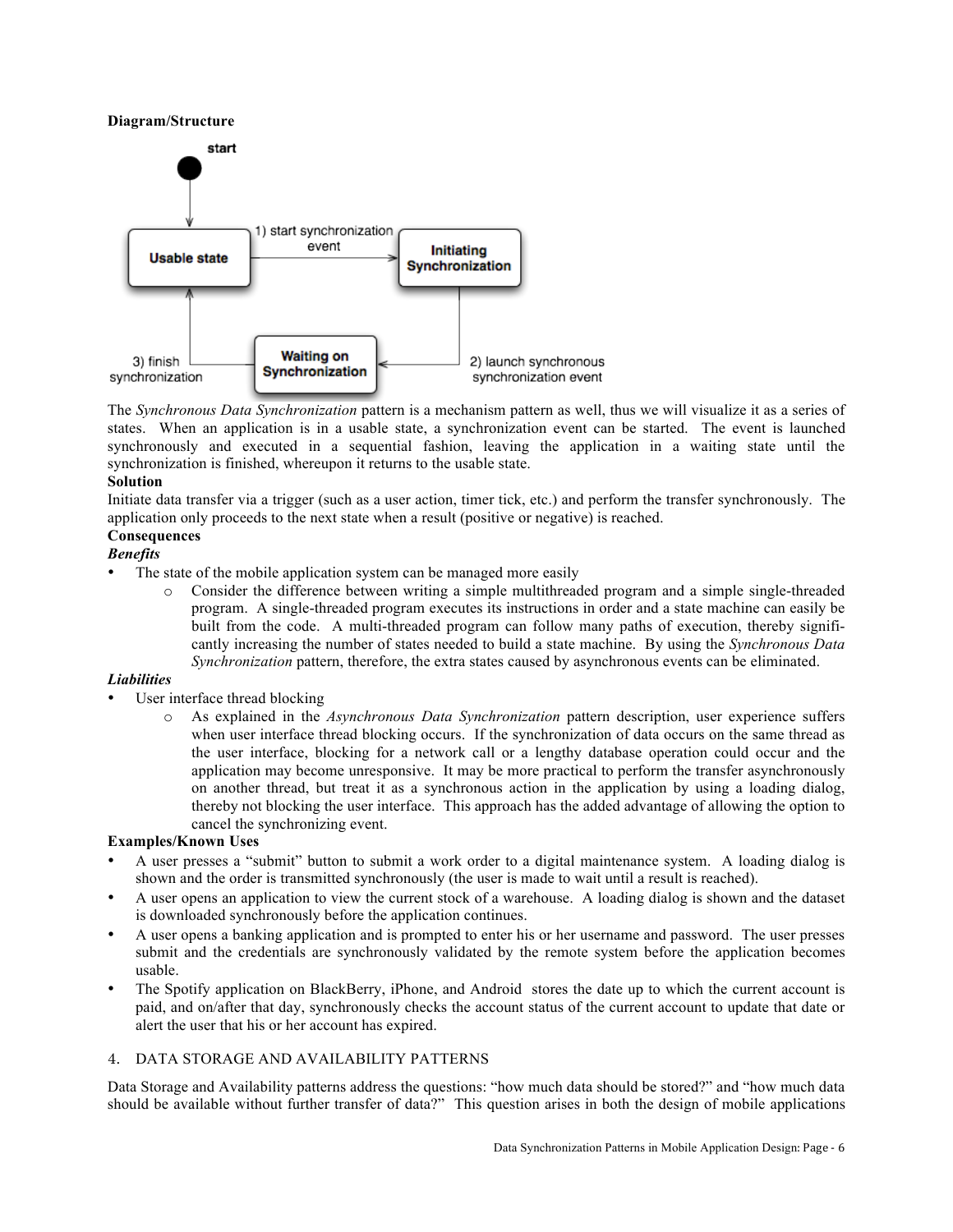and the design of remote systems with which they interact. Often, mobile application projects have constraints (such as network speed/bandwidth or capacity) both remotely and locally. Likewise, the capacity of local storage is often limited relative to the whole dataset needed for a computation.

#### 4.1 Partial Storage<sup>x</sup>

# **Intent**

Synchronize and store data only as needed to optimize network bandwidth and storage space usage.

# **Problem**

Network bandwidth and storage space are two vital concerns for mobile application design. Many applications requiring such resources were originally developed on non-mobile platforms (e.g., laptop, desktop, server, cloud, etc.) where the resources are more abundant. These applications can still be developed as mobile platforms, but specific attention must be paid to conservation/utilization of these resources. While a solution for larger systems would be to increase the network bandwidth or increase the storage capacity for each device, this is impractical on mobile devices, especially from the perspective of mobile application developers who must operate within the constraints of their underlying mobile platforms.

# **Applicability**

- The entire dataset is either too large to store on the device or it is impractical to transfer the entire dataset because much of it is not needed.
	- o An example of this situation is an online bookstore accessed by an e-reader or other mobile device. With memory and battery-efficiency constraints, it is impractical for e-readers to synchronize and store the entire inventory of an online bookstore. It is therefore significantly more practical to synchronize data as needed.
- The entire dataset is not needed in its entirety for an application to function; rather, parts can be transferred as needed.
	- o A mobile application could be used to access an existing geographic information system to manage different systems on a university campus, such as the location of fire extinguishers or available telecom lines in certain buildings. A person responsible for inspecting the fire extinguishers on campus has no need for information about telecom lines or air ducts, so it would be impractical to synchronize all of the available data to his or her particular device.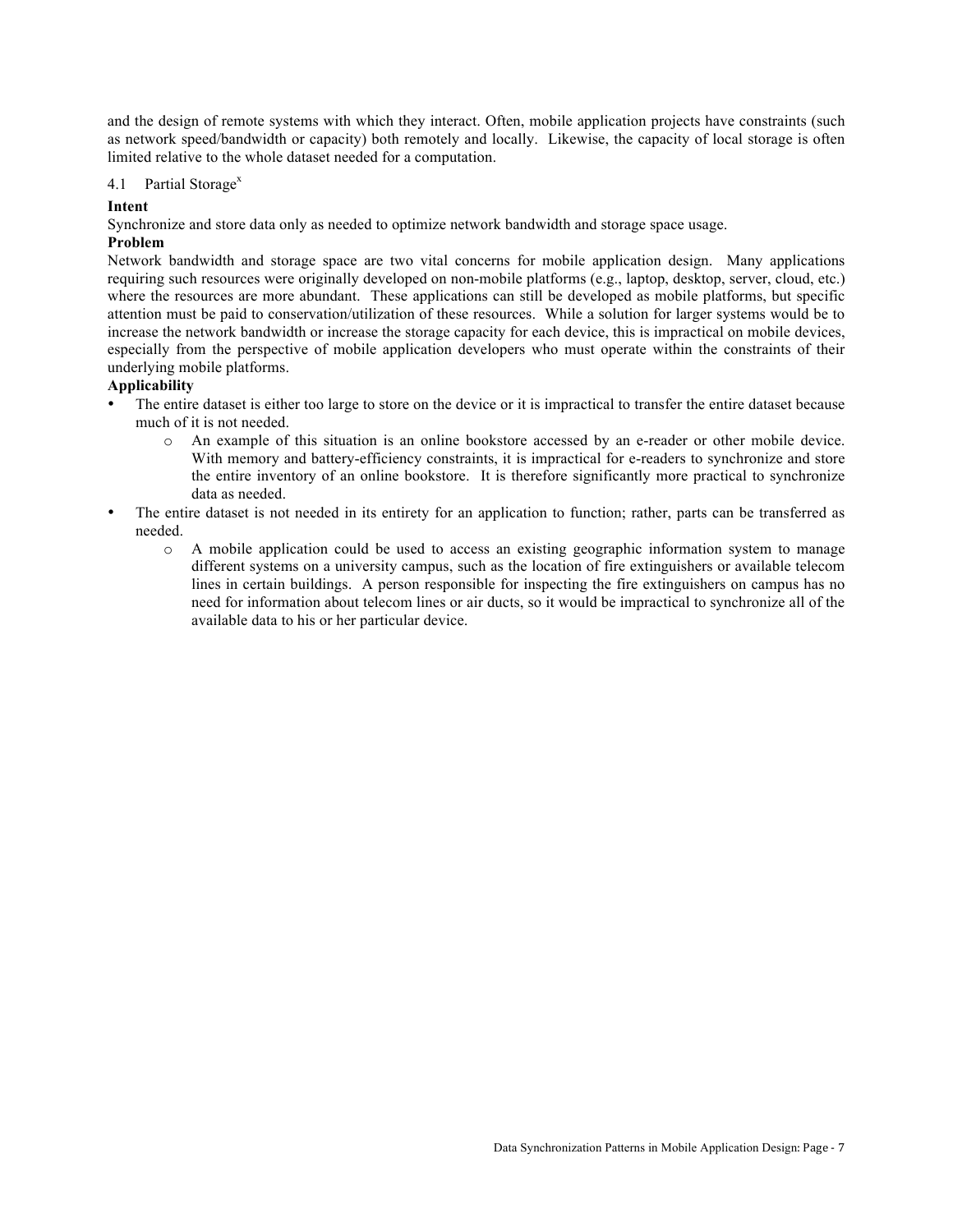#### **Visual Explanation**



In the diagram, there are two sequences shown for two separate cases that encompass *Partial Storage*. First, the sequence is shown for when data needs to be accessed and is not stored on the device; second, the sequence is shown for when data is already stored on the device. This diagram uses other patterns described below in the solution section to help visualize the process using existing common patterns.

#### **Solution**

Rather than using pre-fetching, data is synchronized dynamically "on-demand" by triggers in the application, most typically using a variant of the *Virtual Proxy* pattern<sup>xi</sup>. A virtual proxy is an object with the same interface as the object used by the system that "intercepts" method calls, allowing initialization of fields only when they are needed. *Partial Storage* can be realized using the *Virtual Proxy* and *Data Access Object*viii patterns by creating a virtual proxy that handles the process of on-demand synchronization when data is not in local storage. The Virtual Proxy provides the same interface as the object being accessed by the component and queries the Data Access Object for the data to populate its fields. The Data Access Object determines the local availability of the data and makes network calls if needed. This design minimizes storage needs and does not incur the bandwidth usage of synchronizing the entire dataset.

#### **Consequences**

# *Benefits*

- Storage space is reduced
	- o Rather than storing an entire dataset on the device, the system retrieves data as it is needed and used, thereby allowing mobile applications to use far larger datasets than can be stored on the device.
- Datasets can be synchronized at various levels of granularity
	- o By synchronizing data only as needed, portions of the dataset can be used and modified at a fine-grained level in parts, even if the whole dataset cannot be loaded at that granularity. This approach operates similarly to the fine-grained control of task scheduling in an operating system, without needing to know the same level of detail about memory management or hardware addressing.

# *Liabilities*

- Network connectivity
	- More network calls are involved, and if connectivity changes during operation, lazy loading can fail and render the application useless.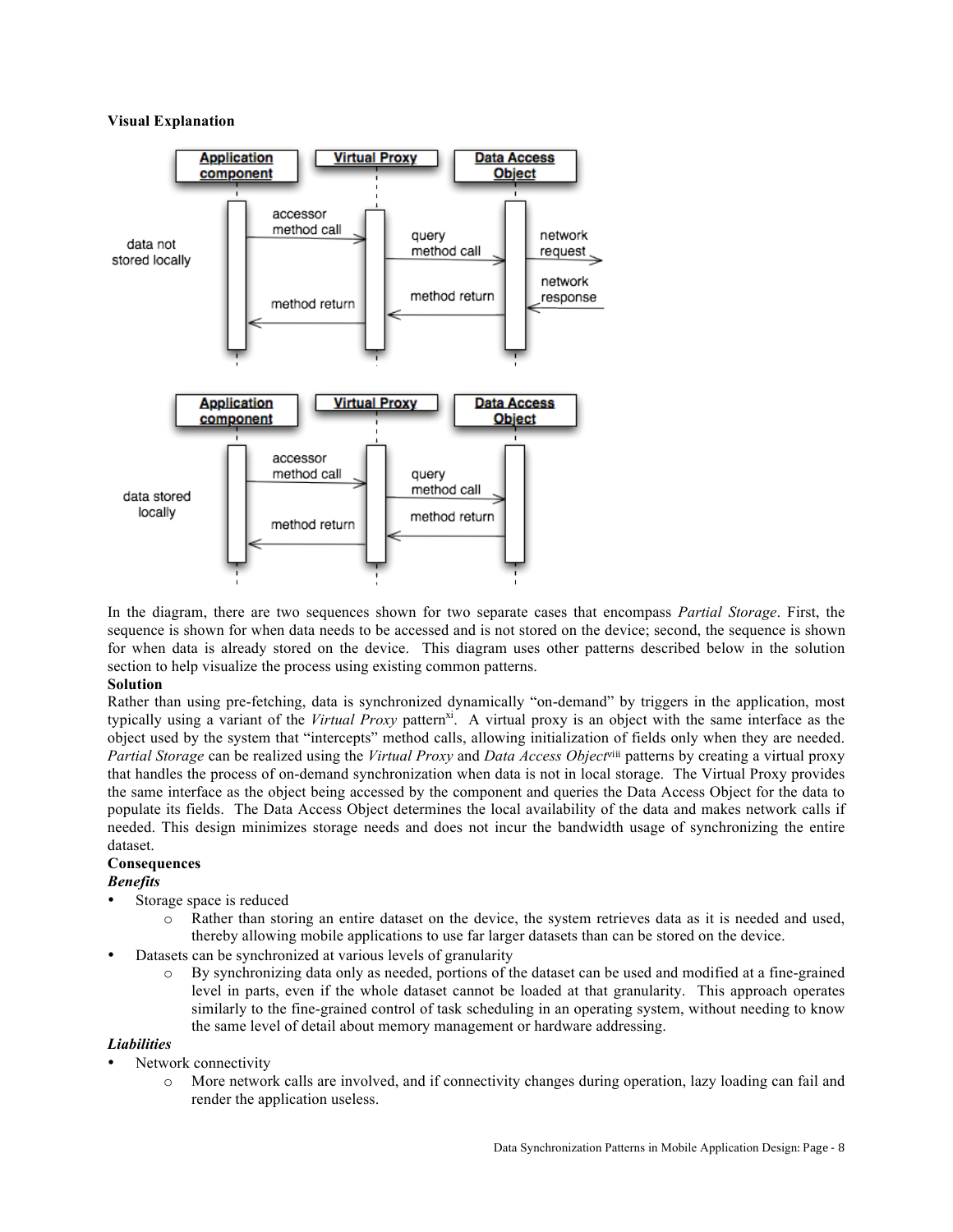## • Network bandwidth/speed

If the on-demand network operations used by *Partial Storage* run for a significant amount of time, user interface responsiveness and waiting time can cause user experience to degrade quickly.

## **Examples/Known Uses**

- In an application for a digital library, a user enters search terms for a particular topic and a data transfer is invoked. The *Virtual Proxy* for the *Data Access Object* is invoked first, which uses the methods of the *Data Access Object* to determine whether or not to invoke a data transfer. Regardless of whether a data transfer occurs or the *Data Access Object* retrieves the data from local storage, the resulting title, author, and availability for each book is returned by the *Virtual Proxy* and displayed. The user chooses one and another such process occurs. The remaining details of the particular item are returned and displayed.
- The Google Maps application works by displaying a relevant map at a certain level of granularity and downloading new tiles as needed when the map is zoomed in or out. This design eliminates the need to store the entire map at every level of detail on the device, but requires network connectivity.

#### 4.2 Complete Storage<sup>xii</sup>

#### **Intent**

Synchronize and store data before it is needed so the application has better response or loading time.

#### **Problem**

While wireless connectivity is widespread and highly available in many places, there are times when network connectivity is not available or not desired, but an application must still function. *Partial Storage* works by loading data on demand, much like a mobile website, and will not work in such a scenario. Moreover, the possibility of low network bandwidth can be an issue with respect to application responsiveness.

#### **Applicability**

- The entire dataset should be synchronized between the device and the remote system during a synchronization event.
	- o Ideally an application meant to disseminate up-to-date emergency information (such as first-aid stations, food and water stations, or shelters in case of a natural disaster) would have the information stored in the device, since connectivity may be unavailable in such a situation.

#### **Visual Explanation**



This sequence diagram gives a simplified version of *Complete Storage*. It draws a distinction between two types of actions: synchronization and a "get" action. The synchronization action causes a network request and returns data to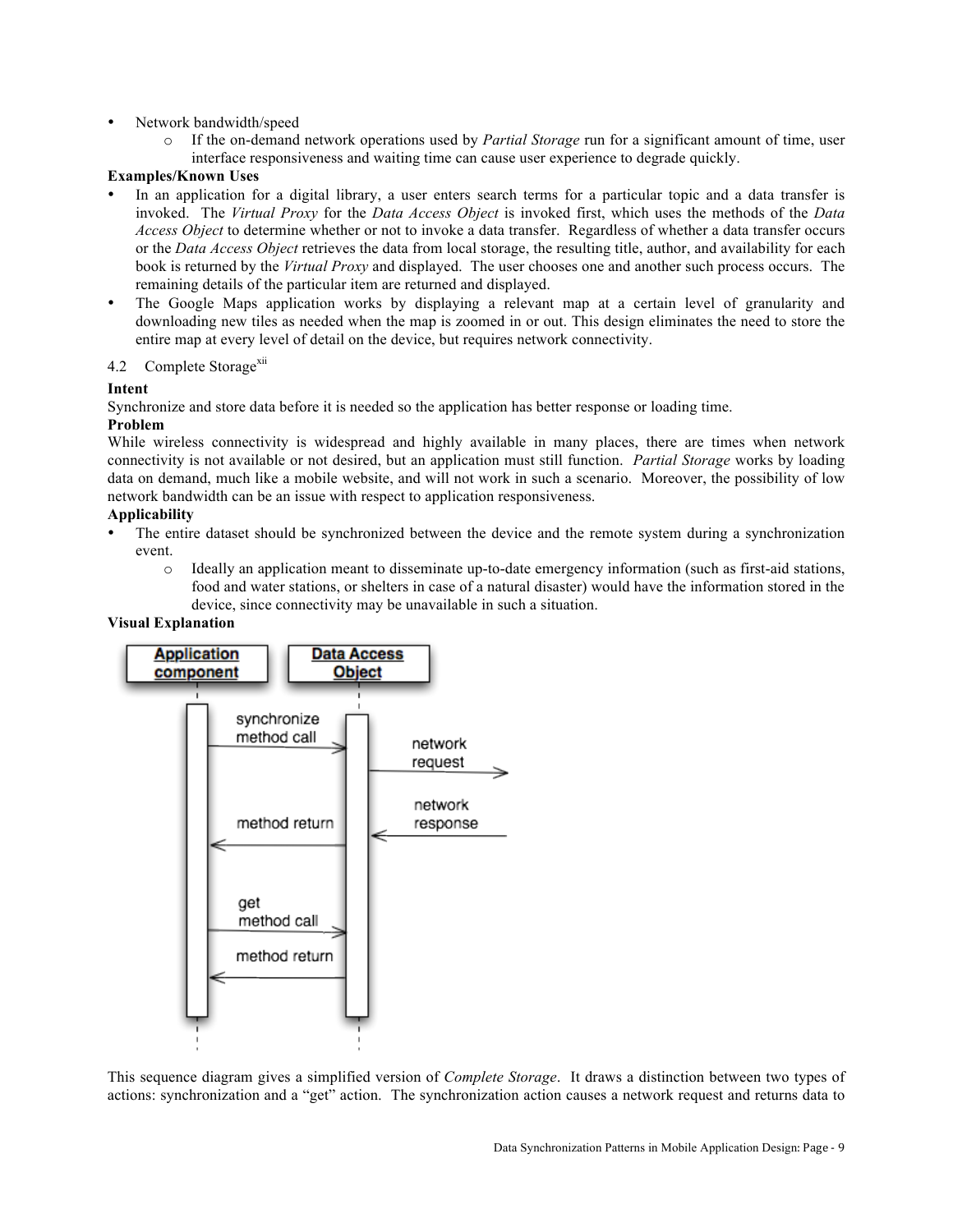be stored on the device. In *Complete Storage*, it is this action that synchronizes all of the data. All "get" actions result in local data being returned.

# **Solution**

Store the entire dataset on the device and keep it wholly (as opposed to partially via *Partial Storage*) synchronized when connectivity is optimal (i.e., when using Wi-Fi where bandwidth is high).

# **Consequences**

*Benefits*

- Reliance on network connectivity is decreased
	- o If the network is not available, the data used by the application cannot be synchronized, but the application can still be used if stale data allows certain functionality.

# *Liabilities*

- Device storage usage is increased
	- An application must have all of the data it needs stored locally, so the dataset must be able to fit on the device.
- Bandwidth usage is increased
	- o Rather than actively synchronizing data as needed, an application transfers all data at once, including possibly not-needed data.

# **Examples/Known Uses**

- An application should be completely usable offline, such as the emergency preparedness application mentioned in the Applicability section.
- An application has a relatively small dataset that will not change often/significantly.
- An application suspects that its dataset has become corrupt and needs a new copy of the entire dataset.
- Dropbox Mobile (which is a popular app for storing and synchronizing personal files on private cloud storage and between devices) uses this pattern to allow a user to access files when bandwidth is low or a connection is not available. It further optimizes the pattern's liabilities by allowing users to choose which files and folders to synchronize eagerly.

# 5. DATA TRANSFER PATTERNS

Data Transfer patterns address the problem of transfer quantity in set reconciliation: "how can we synchronize between sets of data such that the amount of data transmitted is minimized?" As discussed above, network bandwidth is often a concern of mobile applications, so developers should write their applications to minimize resources to accomplish the task of synchronizing data. Some types of data (such as records with a timestamp to keep track of changes) lend themselves to more efficient methods of reconciliation than others, while other types of data (such as files containing compound documents) have less efficient methods of reconciliation without becoming overly complex.

# 5.1 Full Transfer

# **Intent**

On a synchronization event, the entire dataset is transferred between the mobile device and the remote system.

# **Problem**

Some types of data (such as static files or datasets that change entirely after a synchronization event like a "Message of the Day") either cannot use or will not benefit from a complex reconciliation scheme. Moreover, some situations (such as a corrupt dataset) are more easily handled by a simple reconciliation scheme since a more complex scheme that uses fewer resources may take more time and effort to develop.

# **Applicability**

- The dataset of an application is small enough that it can be downloaded/uploaded in one piece.
	- $\circ$  An analytics application that monitors the time a user spends running the application may only need to send a single time value to an online service, and then reset its counter upon acknowledgement of receipt. The dataset involved in synchronization is a single number, thus only a simple reconciliation technique is needed.
- A complex data reconciliation scheme is not needed or provides little benefit over a simple one.
	- o An application that shows a different offer, coupon, or deal to a user every day would not benefit from a complex data reconciliation scheme since the data is only being transferred one way (from the service to the application) and the new data has no relationship with the old data.

# **Visual Representation**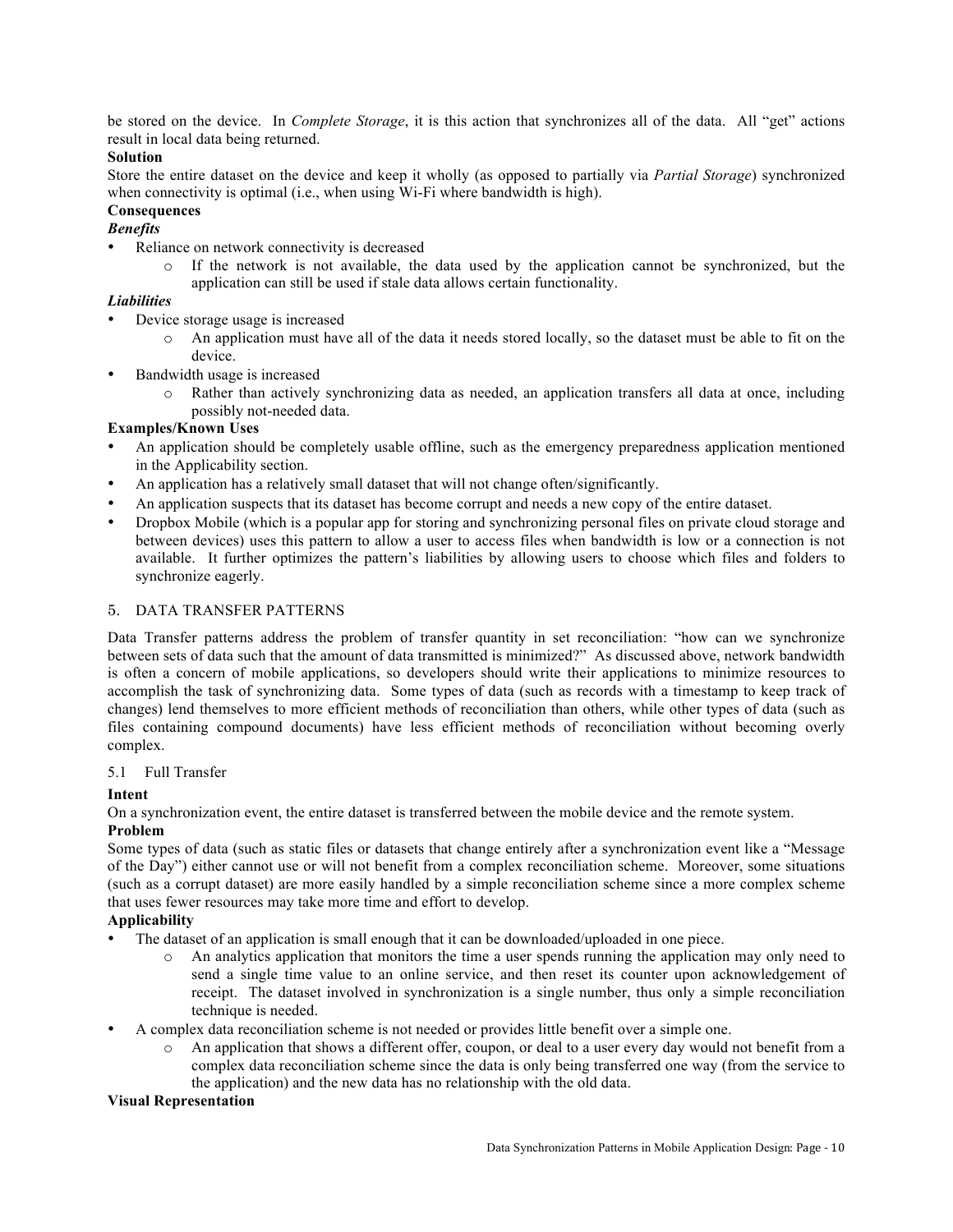

This flow chart shows the simplicity of a *Full Transfer*. The application simply initiates a transfer to obtain the entire dataset.

# **Solution**

Reconcile data between a device and a remote system by transferring the entire contents of one to the other and making any appropriate changes when data is received.

# **Consequences**

# *Benefits*

- It is the simplest solution
	- At the most basic level, either the device or the remote system sends all of its data to the other one, who replaces his dataset with the received one. Both the device and the remote system are then assured of having the same data.

# *Liabilities*

- Redundancy of data being sent
	- o If the data only changes partially or not at all, sending data that will not be changed wastes bandwidth.

# **Examples/Known Uses**

- An application detects an error in its dataset. Rather than using a complex reconciliation scheme, it uses *Full Transfer* to easily replace the faulty dataset.
- An application displays the top ten news articles for a newspaper issued daily (so that the top ten news articles do not change). The dataset changes every time the application is updated, so it uses *Full Transfer*.

# 5.2 Timestamp Transfer

# **Intent**

On a synchronization event, only the parts of the dataset changed since the last synchronization are transferred between the mobile device and the remote system using a last-changed timestamp.

# **Problem**

With the issue of network speed and bandwidth on mobile devices, the amount of data transferred to reconcile datasets between a device and a remote system should be minimized. *Full Transfer* wastes too many resources and the dataset does not fit the more strict requirements for *Mathematical Transfer* (described below). It is still imperative to synchronize data, but another method is needed to minimize data transfer.

# **Applicability**

- The dataset of an application can be downloaded/uploaded in specific pieces.
	- o An application with versioned data that is stored in an online service could choose which specific files or pieces of data to upload or download based on a comparison of the last-updated timestamp on the device and the created/modified timestamp on the file or data.
- The pieces of data must have a field to store a timestamp denoting the last time it was modified.
	- o If an application and its corresponding online service synchronize tables of information, each table should have a timestamp column to facilitate the comparisons needed for a *Timestamp Transfer*.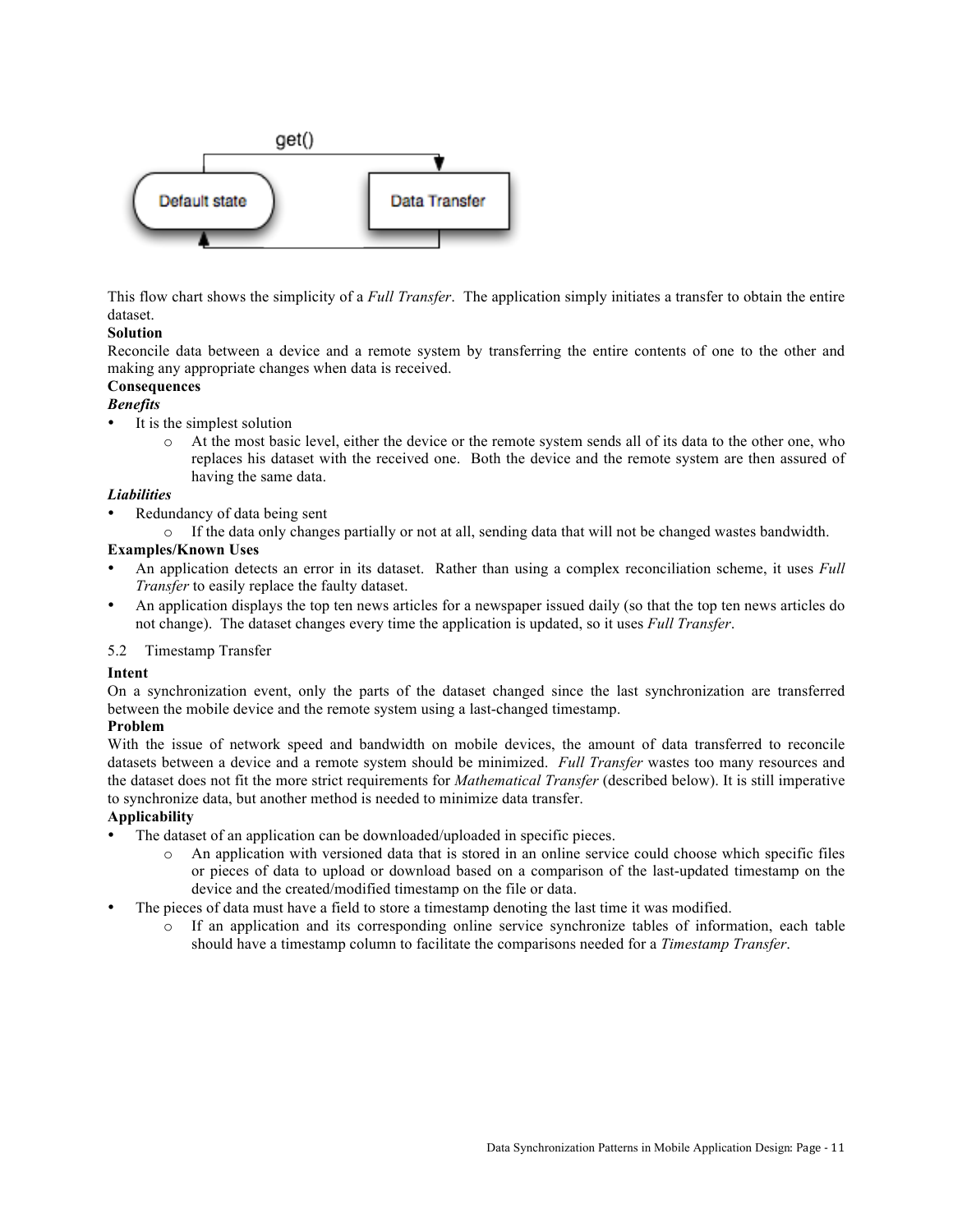#### **Visual Representation**



This flow chart shows the increased logic of a *Timestamp Transfer*. The client initiates a request and attaches a timestamp to the request, which is processed by the server to determine whether or not to return any data. **Solution**

A timestamp provided by the remote system from the last successful update is bundled with a request for changed data. The remote system returns only data that has been added or changed after that timestamp. For submitting data, the device only submits data that has been added or changed since the last successful submission.

# **Consequences**

# *Benefits*

- Lower bandwidth utilization than *Full Transfer*.
	- By comparing a "last-update" timestamp submitted by an application to a service, only the data created or modified since that timestamp must be sent back to the device. Likewise, if an application stores the timestamp of the last time it uploaded data, it can then decide on the next synchronization event to only upload data the target has not yet seen.

#### *Liabilities*

- Careful attention must be given to the source of timestamps.
	- o It is important to keep the source of timestamps consistent, as synchronization can become inconsistent if different timestamps are used. It is common to use the remote timestamp for any downloaded data and the device timestamp for any uploaded data.
- It may not be apparent how to handle deletion of data.
	- o A timestamp will not do any good if data is deleted on a remote system and a device tries *Timestamp Transfer*, as the deleted data does not exist for a timestamp comparison. A common solution to this problem is to add a boolean field on each piece of data to signify whether or not it has been deleted.

# **Examples/Known Uses**

- An application stores routes for public transportation. It uses *Timestamp Transfer* to only transfer new, changed, or removed routes when it updates.
- Twitter and Facebook's public APIs each offer developers the ability to retrieve the latest posts using a "since" value, thereby supporting *Timestamp Transfer*.

#### 5.3 Mathematical Transfer

#### **Intent**

On a synchronization event, only the parts of the dataset changed since the last synchronization are transferred between the mobile device and the remote system using a mathematical method.

#### **Problem**

Network bandwidth and speed are concerns, so *Full Transfer* cannot be used to reconcile a dataset between a device and a remote system. The structure of the dataset also may not be able to keep track of changes efficiently using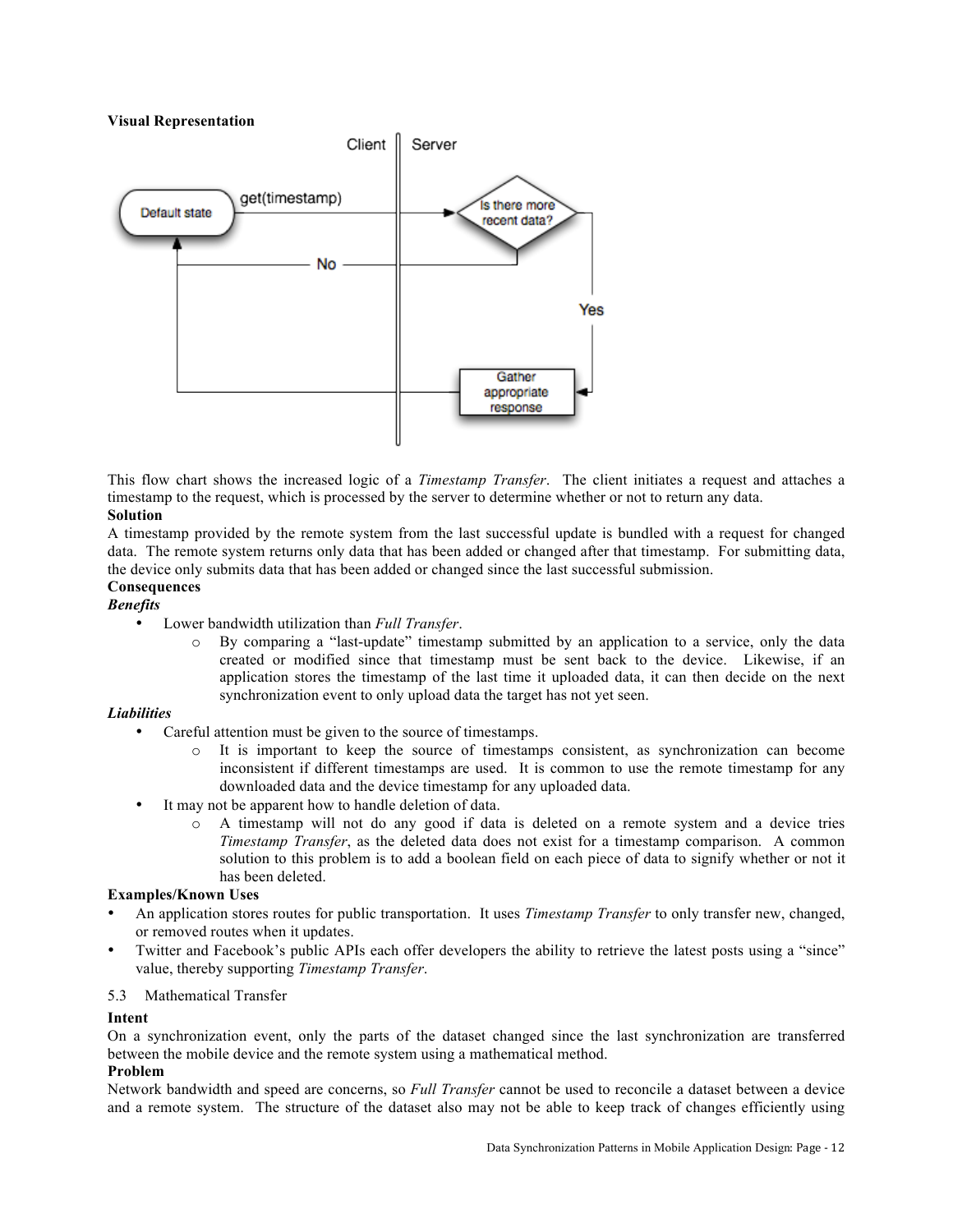*Timestamp Transfer*, or alternatively, a mathematical method can reconcile changes more easily or efficiently than timestamps can.

# **Applicability**

- The dataset of an application can be synchronized using a mathematical method.
	- o For example, checksums of large pieces of data could be compared or an algorithm could be used (such as the Characteristic Polynomial Interpolation-based Synchronization developed by Trachtenberg et  $al.$ <sup>xiii</sup>).
- The application should use the absolute minimum bandwidth required to synchronize datasets, and time can be spent developing a complex mathematical method.
	- o In limited-bandwidth situations (such as military or aeronautical applications that synchronize positional data between multiple real-time or low-power devices) unnecessary bandwidth usage slows down or prohibits application functionality.

# **Visual Representation**



This flow chart is similar to the one in *Timestamp Transfer* with the addition of a process to calculate the differences in the data sets. In *Timestamp Transfer*, this is simply a comparison, but in *Mathematical Transfer*, this could be a more significant calculation that should be considered a separate process.

# **Solution**

A mathematical method or algorithm decides what is transferred between a device and a remote system to synchronize a dataset.

# **Consequences**

# *Benefits*

- This method potentially uses the least bandwidth compared with the *Timestamp Transfer* and *Full Transfer* patterns.
	- o For synchronizing something such as a very large binary file where only a few bits are changed, *Timestamp Transfer* and *Full Transfer* perform the same actions. With a mathematical method, such as dividing the file into blocks, computing checksums, and comparing checksums before transferring data, bandwidth used can be reduced.

# *Liabilities*

- Mathematical methods are often highly context-dependent.
	- o Code reuse may not be applicable here since the mathematical method of reconciliation will be different for different types of data.
- Mathematical methods often require more time to develop.